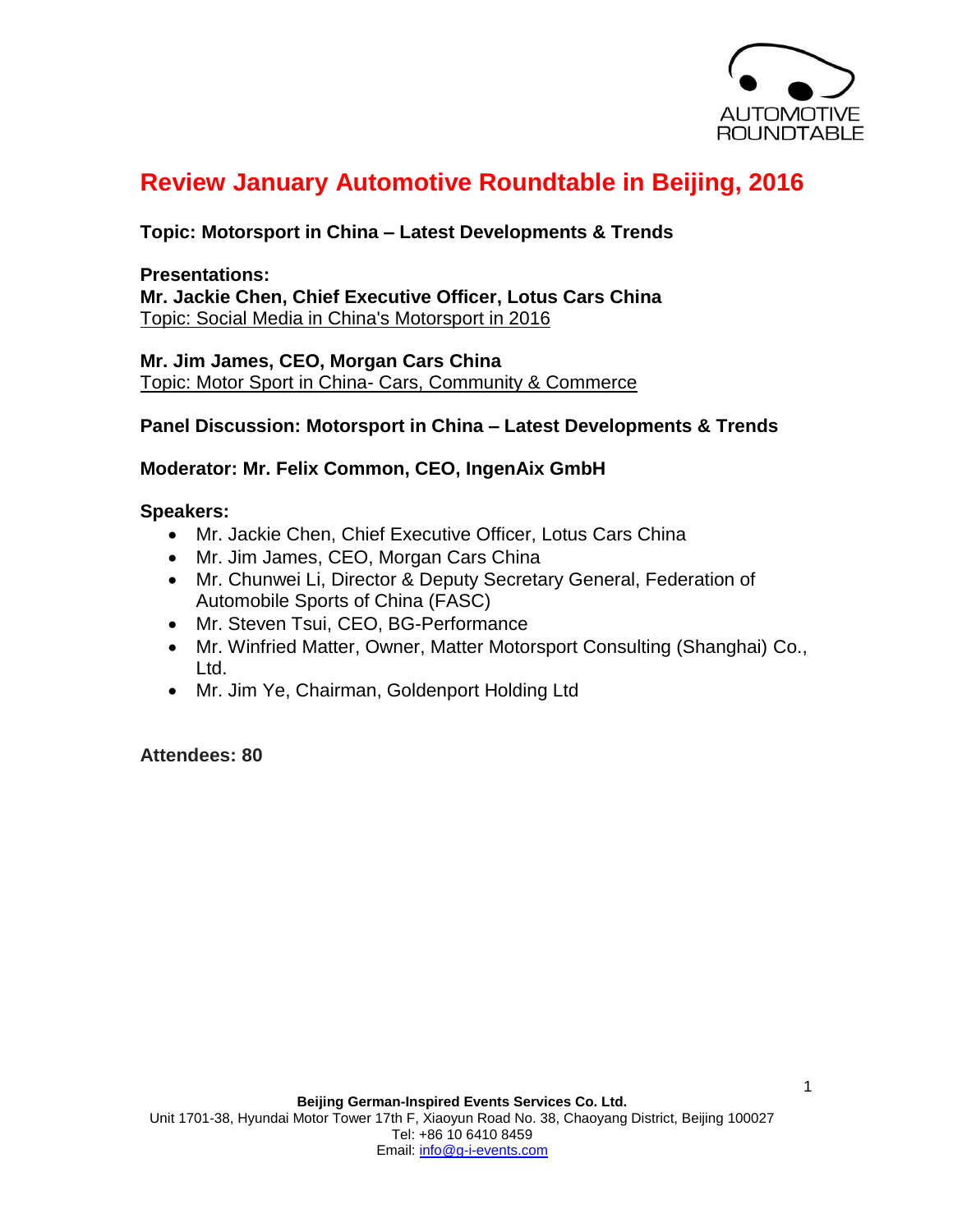



# **Companies incl.:**

Alpine Mayreder Construction Co., Ltd (AMCC) Avantgarde Brand Services Beijing BHT International Commerce Co., Ltd Beijing DAT Information Technology Co., Ltd. BG-Performance BMW Brilliance Automotive BMW China Automotive Trading Ltd Changshu New & Hi-tech Industrial Development Zone Investment Promotion Bureau China Grand Rally Auto Sports Management Co., Ltd CPC Daimler AG Daimler Greater China Ltd. Didi Chuxing Districom Trading (Beijing) Co., Ltd Drees & Sommer Project Management and Consulting (Beijing) Co., Ltd Driver Motorsport LCC (Asia) EK Design (Taicang) Co., Ltd. Faist Anlagenbau GmbH Federation of Automobile Sports of China (FASC) FEV China Financial Times Beijing Bureau

**Beijing German-Inspired Events Services Co. Ltd.** Unit 1701-38, Hyundai Motor Tower 17th F, Xiaoyun Road No. 38, Chaoyang District, Beijing 100027 Tel: +86 10 6410 8459 Email: info@g-i-events.com